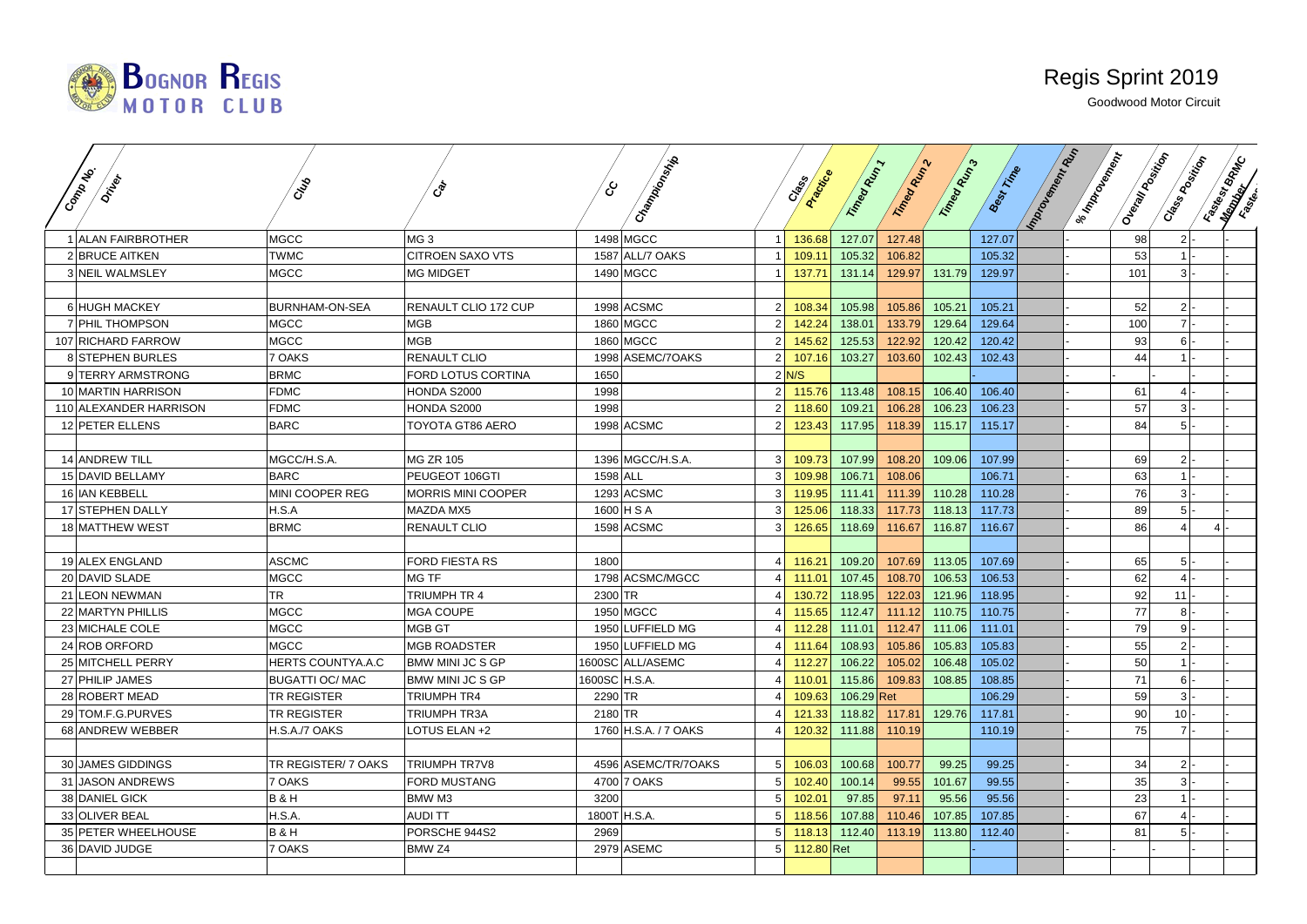

| Commonly<br><b>DEFER</b> | CNS                | ్రీ                         | Champoon Maria    |      | Acockice<br>Creek | Timegram  | Trimega R.P. | Trimea Mans | <b>Best Fixthe</b> | Important Manuscript<br>I su Montegrador | Oueray Room | Case Booking    | Fastage Britton |  |
|--------------------------|--------------------|-----------------------------|-------------------|------|-------------------|-----------|--------------|-------------|--------------------|------------------------------------------|-------------|-----------------|-----------------|--|
| 37 JUSTIN ANDREWS        | H.S.A              | SUBARU IMPREZA              | 2120T             | 6    | 93.77             | 90.65     | 90.36        |             | 90.36              |                                          | 12          | 2               |                 |  |
| 34 JOEY CHAMBERLAIN      | <b>BRMC</b>        | <b>NISSAN GTR</b>           | 3800T             | 6    | 92.85             | 90.72     | 88.79        | 87.89       | 87.89              |                                          | 10          | $\overline{1}$  | 1 <sup>1</sup>  |  |
| 39 CHRIS BERRISFORD      | H.S.A.             | SUBARU IMPREZA              | 1999 H.S.A/7 OAKS | 6    | 100.02            | 95.67     | 115.66       |             | 95.67              |                                          | 24          | $\overline{3}$  |                 |  |
|                          |                    |                             |                   |      |                   |           |              |             |                    |                                          |             |                 |                 |  |
| 639 CHRIS BRAMALL        | LOTUS 7            | CATERHAM SUPER 7 zetec      | 1800 LOTUS 7      | 18.2 | 105.51            | 101.07    | 101.52       | 101.54      | 101.07             |                                          | 40          | 4               |                 |  |
| 637 LAURA FERGUSON       | LOTUS 7            | CATERHAM 7                  | 1600 LOTUS 7      | 18.2 | 138.17            | no time   | 129.22       | 126.53      |                    |                                          |             |                 |                 |  |
| 514 IVAN PULLEN          | LOTUS <sub>7</sub> | CATERHAM ROADSPORT 125      | 1598 LOTUS 7      | 18.1 | 118.91            | 114.31    | 113.84       | 112.70      | 112.70             |                                          | 82          | 5 <sup>1</sup>  |                 |  |
| 516 STEPHEN CAUSEY       | LOTUS <sub>7</sub> | CATERHAM 7                  | 1588 LOTUS 7      | 18.1 | 112.60            | 108.41    | 108.42       | 106.34      | 106.34             |                                          | 60          | $\vert$         |                 |  |
| 517 CRISPIN SCOTT        | <b>LOTUS7</b>      | CATERHAM ROADSPORT          | 1600 LOTUS 7      | 18.1 | 108.25            | 105.32    | 105.02       | 104.11      | 104.11             |                                          | 49          | 2 <sup>1</sup>  |                 |  |
| 518 JOHN CLARKE          | LOTUS 7            | CATERHAM 7                  | 1588 LOTUS 7      | 18.1 | 113.71            | 105.16    | 107.13       | 105.26      | 105.16             |                                          | 51          | 3 <sup>1</sup>  |                 |  |
| 520 RICHARD ABRHAM       | <b>LOTUS7</b>      | CATERHAM 7                  | 1600 LOTUS 7      | 18.1 | 102.82            | 100.21    | 100.21       | 99.58       | 99.58              |                                          | 36          | $\overline{1}$  |                 |  |
| 527 ROGER ABBOTT         | LOTUS <sub>7</sub> | CATERHAM 270R               | 1598 LOTUS 7      | 18.2 | 114.44            | 110.05    | 110.65       | 109.94      | 109.94             |                                          | 74          | 5 <sub>5</sub>  |                 |  |
| 532 IAN JONES            | LOTUS 7            | CATERHAM 7                  | 1588 LOTUS 7      | 18.2 | 104.24            | 99.39     | 99.68        | 97.76       | 97.76              |                                          | 31          | 3 <sup>1</sup>  |                 |  |
| 537 ROB CLAY             | <b>LOTUS7</b>      | CATERHAM 7                  | 1600 LOTUS 7      | 18.2 | 103.96            | 97.68     | 99.12        | 98.84       | 97.68              |                                          | 30          | 2               |                 |  |
| 539 MATHEW BRAMALL       | <b>LOTUS7</b>      | CATERHAM SUPER 7 zetec      | 1800 LOTUS 7      | 18.2 | 98.09             | 96.68     | 96.66        | 95.97       | 95.97              |                                          | 25          |                 |                 |  |
| 544 SIMON OCLCENDEN      | <b>LOTUS7</b>      | CATERHAM ROADSPORT          | 1600 LOTUS 7      |      | $18$ N/S          |           |              |             |                    |                                          |             |                 |                 |  |
| 545 BRYAN HERRIOTT       | LOTUS <sub>7</sub> | CATERHAM ROADSPORT SV       | 1800 LOTUS 7      | 18.3 | 107.68            | 106.49    | 105.24       | 102.70      | 102.70             |                                          | 45          | 8 <sup>1</sup>  |                 |  |
| 546 CHARLIE COODE        | LOTUS 7            | CATERHAM 7 310R             | 1600 LOTUS 7      | 18.3 | 112.18            | 102.62    | 104.75       | 101.55      | 101.55             |                                          | 41          | $\overline{7}$  |                 |  |
| 547 GEOFF CORKER         | LOTUS <sub>7</sub> | CATERHAM 7                  | 1800 LOTUS 7      | 18.3 | 107.72            | 101.52    | 100.29       | 99.97       | 99.97              |                                          | 37          | 6               |                 |  |
| 548 PAUL STEED           | LOTUS 7            | CATERHAM 7 270R             | 1600 LOTUS 7      | 18.3 | 96.73             | 95.20     | 108.33       | 96.54       | 95.20              |                                          | 22          | 3               |                 |  |
| 550 ALED GARNER          | LOTUS 7            | CATERHAM 7                  | 1800 LOTUS 7      | 18.3 | 119.30            | 108.42    | 106.27       | 107.74      | 106.27             |                                          | 58          | 11              |                 |  |
| 551 GRAHAM WARDALL       | LOTUS <sub>7</sub> | CATERHAM 7                  | 1585 LOTUS 7      | 18.3 | 118.90            | 96.38     | 97.99        | 96.10       | 96.10              |                                          | 26          | $\overline{4}$  |                 |  |
| 552 IAN CHAMBERS         | LOTUS <sub>7</sub> | <b>CATERHAM SUPERLIGHT</b>  | 1688 LOTUS 7      | 18.3 | 112.45            | 107.76    | 106.31       | 103.22      | 103.22             |                                          | 46          | 9 <sup>1</sup>  |                 |  |
| 554 ROGER LEGG           | <b>LOTUS7</b>      | <b>CATERHAM7</b>            | 1598 LOTUS 7      | 18.3 | 108.45            | 104.23    | 106.35       | 103.25      | 103.25             |                                          | 47          | 10 <sup>1</sup> |                 |  |
| 556 TONY SMITH           | LOTUS 7            | CATERHAM 7 150V             | 1600 LOTUS 7      | 18.3 | 104.55            | 101.31    | 99.16        | 98.53       | 98.53              |                                          | 32          | 5 <sub>5</sub>  |                 |  |
| 557 PHILIP MATCHWICK     | <b>LOTUS7</b>      | CATERHAM ROADSPORT 140      | 1800 LOTUS 7      | 18.3 | 98.57             | 94.79     | 96.29        | 95.11       | 94.79              |                                          | 20          | 2 <sup>1</sup>  |                 |  |
| 559 ROBERT JACOBS        | LOTUS 7            | CATERHAM 7                  | 1596 LOTUS 7      | 18.3 | 97.91             | 94.77     | 94.75        | 94.00       | 94.00              |                                          | 18          | 1               |                 |  |
| 565 BRUCE BOSLEY         | LOTUS 7            | CATERHAM                    | 1600 LOTUS 7      | 18.4 | 117.85            | 110.76    | 154.88       | 111.72      | 110.76             |                                          | 78          | 3 <sup>1</sup>  |                 |  |
| 567 CHRISTOPHER RICE     | LOTUS 7 / BRMC     | CAREHAM 7                   | 1600 LOTUS 7      | 18.4 | 113.52            | 108.63    | 112.45       | 109.74      | 108.63             |                                          | 70          | $2\vert$        | 2 <sup>1</sup>  |  |
| 570 MIKE COCKER          | <b>LOTUS7</b>      | CATERHAM                    | 1998 LOTUS 7      | 18.4 | 94.74             | 93.16     | 93.30        | 93.37       | 93.16              |                                          | 16          | $\overline{1}$  |                 |  |
| 578 CHRIS ALSTON         | <b>LOTUS7</b>      | <b>CATERHAM SUPERSPRINT</b> | 2000 LOTUS 7      | 18.5 | 94.49             | 92.84     | 92.48        | 92.61       | 92.48              |                                          | 15          | $\overline{1}$  |                 |  |
| 583 PETER SELDON         | LOTUS 7            | CATERHAM R500               | 1998 LOTUS 7      | 18.6 | 93.54             | 88.79 Ret |              |             | 88.79              |                                          | 11          | $\overline{2}$  |                 |  |
| 585 ROY ALLUM            | LOTUS 7            | CATERHAM 7                  | 1440 LOTUS 7      | 18.6 | 101.00            | 102.44    | 94.59        |             | 94.59              |                                          | 19          | $\mathbf{3}$    |                 |  |
| 588 DAVE GEMZOE          | <b>LOTUS7</b>      | CATERHAM GEMZOE ECOBOOS     | 1600T LOTUS 7     | 18.6 | 94.78             | 90.06     | 88.43        | 87.63       | 87.63              |                                          | 9           |                 |                 |  |
| 599 ROBERT MARGEL        | LOTUS 7            | CATERHAM HAYABUSA           | 1396 LOTUS 7      | 18.7 | 95.11             | 87.81     | 87.52        | 87.79       | 87.52              |                                          | 8           |                 |                 |  |
|                          |                    |                             |                   |      |                   |           |              |             |                    |                                          |             |                 |                 |  |
| 79 CRAIG SPOONER         | WSCC               | <b>WESTFIELD SEIW</b>       | 1996 WSCC         | 19   | 109.35            | 101.93    | 101.99       | 100.95      | 100.95             |                                          | 39          |                 |                 |  |
|                          |                    |                             |                   |      |                   |           |              |             |                    |                                          |             |                 |                 |  |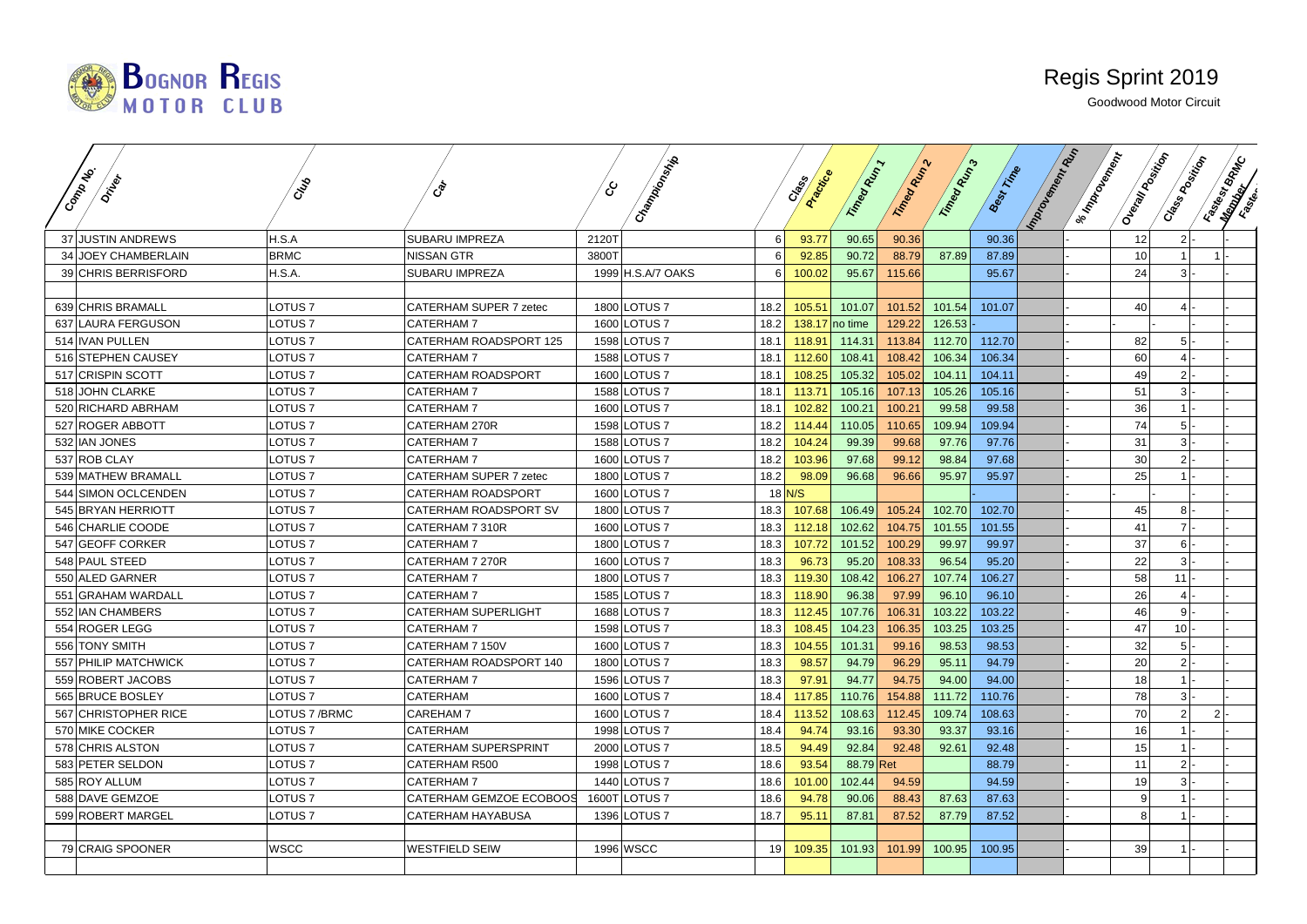

| <b>District</b>      | CAB                | ঔ                           | දා        |                    |                 | Creek           |            |                |             |                   |               |                                        |                |                        |
|----------------------|--------------------|-----------------------------|-----------|--------------------|-----------------|-----------------|------------|----------------|-------------|-------------------|---------------|----------------------------------------|----------------|------------------------|
| Common               |                    |                             |           | Champion Miles     |                 | <b>Practice</b> | Tripeg Man | Tringed Many 2 | T.T. Magnus | <b>Best Firme</b> | Important Rep | I su Modern Mark<br>I Oleania Magistra | Crass Rooming  | <b>Final River Co.</b> |
|                      |                    |                             |           |                    |                 |                 |            |                |             |                   |               |                                        |                |                        |
| 40 AIDRIAN WILKINSON | 7 OAKS             | <b>CATERHAM 7 ROADSPORT</b> |           | 1796 7 OAKS        | 7 <sup>1</sup>  | 108.43          | 105.21     | 103.45         | 102.29      | 102.29            |               | 43                                     | $2$ -          |                        |
| 41 MARK BARR         | 7 OAKS             | CATERHAM 7                  | 1800      |                    | 7 <sup>1</sup>  | 96.77           | 93.03      | 92.04          | 91.20       | 91.20             |               | 14                                     | $1$ -          |                        |
|                      |                    |                             |           |                    |                 |                 |            |                |             |                   |               |                                        |                |                        |
| 42 ANDREW MCMILLAN   | <b>TWMC</b>        | LOTUS EXIGE                 | 1796T ALL |                    | 8 <sup>1</sup>  | 108.81          | 103.35     | 102.59         | 102.03      | 102.03            |               | 42                                     | $5$ -          |                        |
| 142 THOMAS MCMILLAN  | <b>TWMC</b>        | <b>LOTUS EXIGE</b>          | 1796T ALL |                    | 8 <sup>1</sup>  | 101.51          | 93.93      | 93.91          | 94.41       | 93.91             |               | 17                                     | $1$ -          |                        |
| 43 JULIAN HEAP       | <b>TWMC</b>        | CATERHAM R500               | 1800 ALL  |                    | 8 <sup>1</sup>  | 103.37          | 98.77      | 102.26         | 94.93       | 94.93             |               | 21                                     | $2$ -          |                        |
| 44 MARK SUGGITT      | <b>TWMC</b>        | <b>CATERHAM CSR</b>         | 2300 ALL  |                    | 8               | 102.91          | 96.71      | 97.54          | 96.66       | 96.66             |               | $27\,$                                 | $3$ .          |                        |
| 45 MICHAEL GOODCHILD | <b>TWMC</b>        | OPEL SPEEDSTER              | 2200      |                    | 8 <sup>1</sup>  | 102.71          | 100.81     | 101.48         | 98.68       | 98.68             |               | 33                                     | $4$ -          |                        |
| 46 GILL EAST         | <b>TWMC</b>        | <b>MAZDA RX8</b>            | 1300R     |                    | 8               | 102.67          | 124.44     | 119.71         | 117.22      | 117.22            |               | 88                                     | $6 -$          |                        |
|                      |                    |                             |           |                    |                 |                 |            |                |             |                   |               |                                        |                |                        |
| 47 ANDREW CHENERY    | <b>MGCC</b>        | <b>MG MIDGET</b>            |           | 1380 MGCC          | 9 <sup>1</sup>  | 117.76          | 108.81     | 107.37         | 107.10      | 107.10            |               | 64                                     | 3              |                        |
| 48 BENJAMIN ROLLS    | <b>MGCC</b>        | AH SPRITE                   |           | 1380 MGCC          | 91              | 110.97          | 105.64     | 104.55         | 104.02      | 104.02            |               | 48                                     | $1 -$          |                        |
| 49 CHARLOTTE DAWSON  | <b>MGCC</b>        | <b>MG MIDGET</b>            |           | 1430 MGCC          |                 | 135.43          | 122.34     | 128.51         | 118.71      | 118.71            |               | 91                                     | $5$ .          |                        |
| 149 HARRY RICE       | <b>MGCC</b>        | <b>MG MIDGET</b>            |           | 1430 MGCC          | 9 <sup>1</sup>  | 123.04          | 119.50     | 113.93         | 111.01      | 111.01            |               | 79                                     | $4$ .          |                        |
| 51 KEN BANKS         | <b>BARC</b>        | <b>DAVRIAN MK7</b>          | 1250      |                    |                 | $9$ N/S         |            |                |             |                   |               |                                        |                |                        |
| 151 RUSSEL DAWKES    | <b>BARC</b>        | <b>DAVRIAN MK7</b>          | 1250      |                    | 9 <sup>1</sup>  | $108.55$ Ret    |            |                |             |                   |               |                                        |                |                        |
| 52 PETER CLARK       | <b>MGCC</b>        | <b>MG MIDGET</b>            |           | 1380 MGCC          | 9 <sup>1</sup>  | 115.95          | 106.32     | 107.82         | 105.86      | 105.86            |               | 56                                     | $2$ -          |                        |
|                      |                    |                             |           |                    |                 |                 |            |                |             |                   |               |                                        |                |                        |
| 53 CALLUM BARNEY     | H.S.A.             | FORD CORTINA GT             |           | 1700 H.S.A.        | 10 <sup>1</sup> | 119.90          | 118.39     | 114.59         |             | 114.59            |               | 83                                     | $6$  -         |                        |
| 55 PHILIP STADER     | H.S.A.             | ALFA ROMEO BERLINA          |           | 1750 H.S.A. SPEED  | 10 <sup>1</sup> | 119.91          | 107.85     | 105.38         |             | 105.38            |               | 54                                     | $2$ -          |                        |
| 155 YVETTE STADER    | H.S.A.             | ALFA ROMEO BERLINA          |           | 1750 H.S.A. SPEED  | 10 <sup>1</sup> | 120.27          | 117.06     | 147.00         |             | 117.06            |               | 87                                     | $8$  -         |                        |
| 56 RICHARD WORTH     | H.S.A.             | <b>FORD PUMA</b>            |           | 1679 H.S.A.        | 10 <sup>1</sup> | 124.54          | 116.93     | 117.05         | 116.36      | 116.36            |               | 85                                     | $7$ -          |                        |
| 57 ROBERT BELL       | <b>MGCC</b>        | <b>MGF</b>                  |           | 1796 MGCC          | 10 <sup>1</sup> | 111.60          | 108.37     | 107.80         | 109.58      | 107.80            |               | 66                                     | $3$ -          |                        |
| 58 ROBERT MACGREGOR  | <b>TR REGISTER</b> | TRIUMPH DOLIMITE SPRINT     | 1998 TR   |                    | 10 <sup>1</sup> | 107.50          | 103.00     | 102.84         | 100.91      | 100.91            |               | 38                                     | $1$ .          |                        |
| 59 SHAUN ROCHE       | <b>TR REGISTER</b> | TRIUMPH DOLIMITE SPRINT     | 1992 TR   |                    | 10 <sup>1</sup> | 113.80          | 109.99     | 109.08         | 110.06      | 109.08            |               | 72                                     | $5$ -          |                        |
| 60 TIM SIMPSON       | B&H                | PEUGEOT 205                 |           | 1905 ACSMC/ALL/    | 10 <sup>1</sup> | 114.11          | 108.72     | 108.48         | 107.92      | 107.92            |               | 68                                     |                |                        |
|                      |                    |                             |           |                    |                 |                 |            |                |             |                   |               |                                        |                |                        |
| 62 GEOFF LANCASTER   | H.S.A.             | RENAULT CLIO 172            |           | 1998 H.S.A.        | $11$ N/S        |                 |            |                |             |                   |               |                                        |                |                        |
| 162 ROBIN LEE        | H.S.A.             | RENAULT CLIO 172            |           | 1998 H.S.A.        | $11$ N/S        |                 |            |                |             |                   |               |                                        |                |                        |
| 63 GRAHAM WOSKETT    | <b>TWMC</b>        | TRIUMPH TR7 V8              | 4600 ALL  |                    | $11$ N/S        |                 |            |                |             |                   |               |                                        |                |                        |
| 64 MICHALE LUCAS     | <b>BRMC</b>        | <b>SEAT LEON</b>            |           | 2000T ACSMC/7 OAKS | 11              | 112.62          | 109.21     | 109.76         | 111.55      | 109.21            |               | 73                                     | 2 <sup>1</sup> | 3 <sup>1</sup>         |
| 65 JAMES RUSHWORTH   | H.S.A.             | BMW E30                     |           | 2800 H.S.A.        | 11              | 123.65          | 122.09     | 122.58         | 147.29      | 122.09            |               | 94                                     | $3$ -          |                        |
| 66 TIM JEFFREY       | 7 OAKS             | RENAULT ALPINE GTA T        |           | 2500T 7 OAKS       | 11              | 101.80          | 97.39      | 97.29          | 97.82       | 97.29             |               | 28                                     | $1$ .          |                        |
|                      |                    |                             |           |                    |                 |                 |            |                |             |                   |               |                                        |                |                        |
| 54 COLIN SEAWARD     | H.S.A.             | <b>SYLVA PHOENIX</b>        |           | 1960 H.S.A.        | 12              | 139.37          | 127.15     | 126.97         |             | 126.97            |               | 97                                     | $1$ -          |                        |
|                      |                    |                             |           |                    |                 |                 |            |                |             |                   |               |                                        |                |                        |
| 69 STEPHEN WHITING   | <b>TWMC</b>        | OPEL SPEEDSTER              | 2200T ALL |                    | 13              | 101.53          | 97.43      | 103.77         | 97.95       | 97.43             |               | 29                                     | $1$ -          |                        |
|                      |                    |                             |           |                    |                 |                 |            |                |             |                   |               |                                        |                |                        |
|                      |                    |                             |           |                    |                 |                 |            |                |             |                   |               |                                        |                |                        |